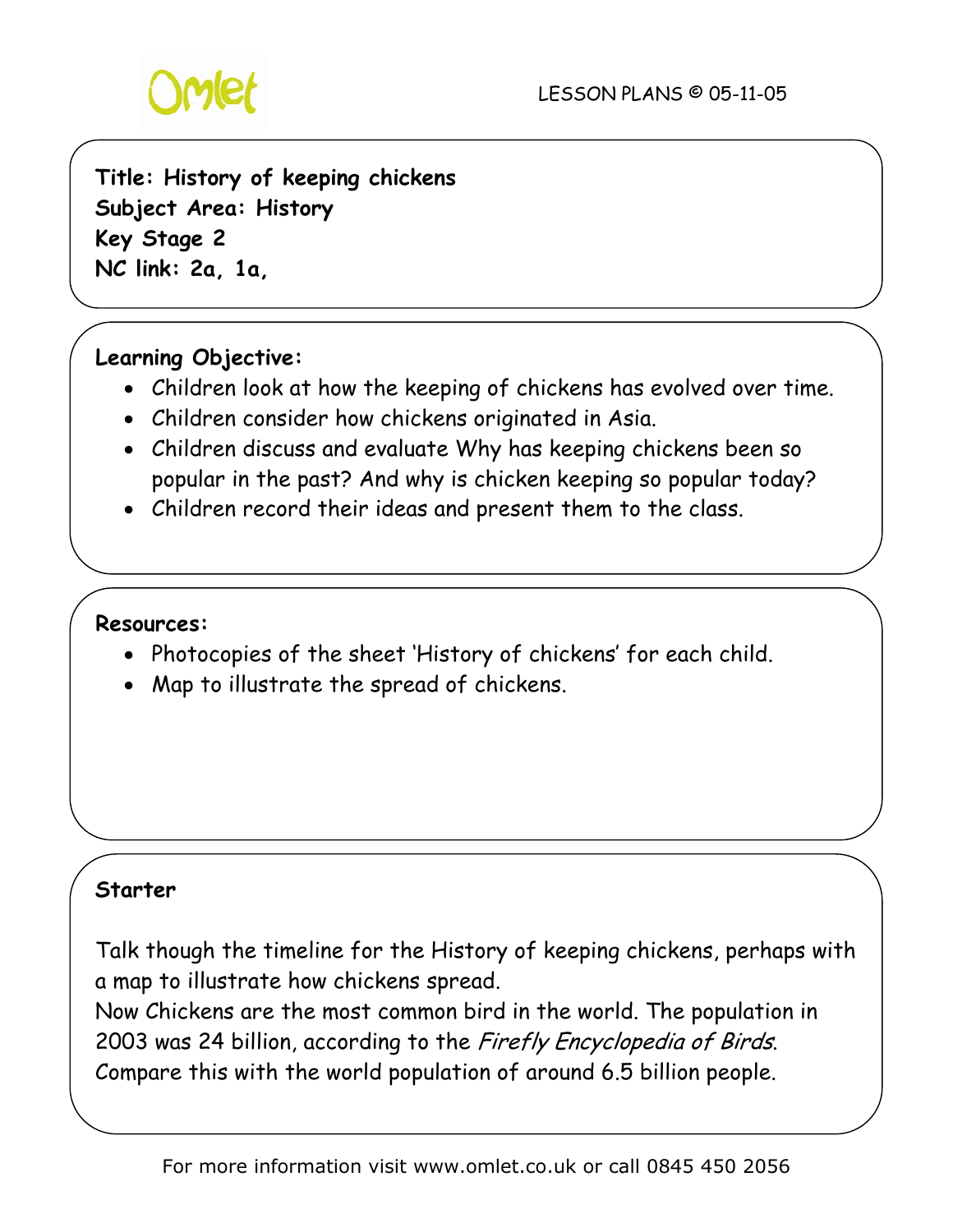

### **Main Teaching Activity:**

In pairs allow children to discuss the two questions;

- Why has keeping chickens been so popular in the past?
- Why is chicken keeping so popular today?

Individually encourage them to record their ideas on the sheet.

#### **Plenary**

Discuss ideas including:

- Keeping chickens in the past; chicken is a small enough animal to eat in one sitting, no need to waste food due to it going off (no fridges).
- Keeping chickens today; health and empathy issues.

#### **Differentiation,**

As a challenge, give children extra space to extend their ideas. To make it easier for weaker children allow bullet points.